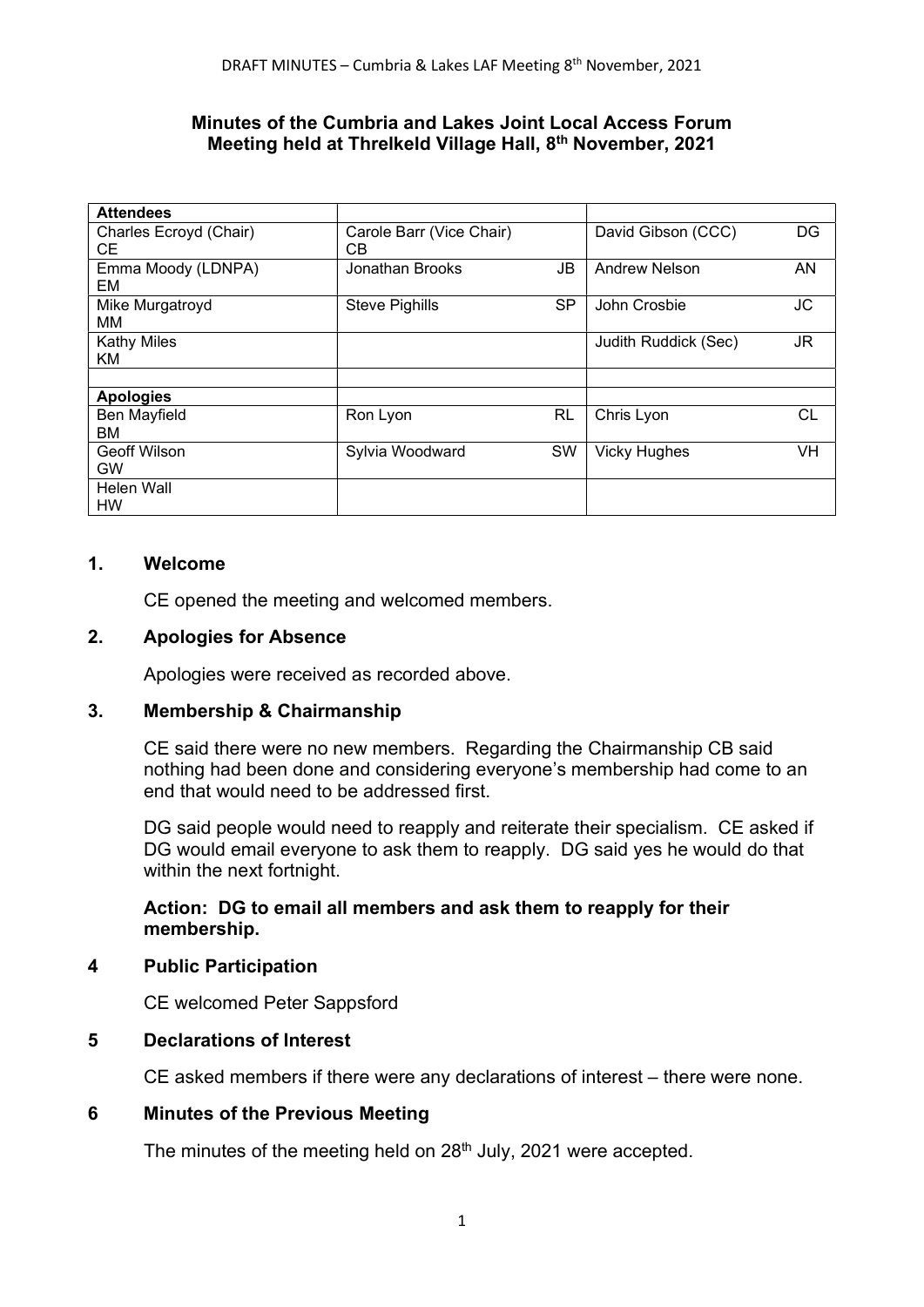# 7 Matters Arising

7.1 Grange Railway Crossing – CE said that SW had sent in her findings on the matter. DG said that SW had mentioned that the council didn't uphold what the LAF decision was but council officers did uphold the decision, it was the council committee that went against what the LAF and officers had said and that was what had generated the public inquiry originally.

CB suggested the item be deferred until the next meeting. CE agreed.

- 7.2 Tilberthwaite CB said that the working group was well on the way with a management plan and there had been some surveys out on the routes.
- 7.3 GDPR This had been talked about when going through the minutes of the last meeting.
- 7.4 Potential Research Possibilities CE felt that in the absence of BM this should be deferred to the next meeting.
- 7.5 Keswick to Threlkeld Route JB told members about an article in the Keswick Reminder about getting permission to allow horses to use the path. He said that Cumbria Bridleways Society had applied to the National Park to get permission. He went on to say that there had been a discussion at Keswick Town Council about it and that one councilor was terrified by it and JB agreed. He felt that if passing a horse on a cycle it would frighten the horse into kicking out. The path is busy enough with everyone now without adding to it. He said the path was acceptable apart from a zig zag section at the Threlkeld end and that the bends were too sharp. He wanted to put forward an idea to make the corners easier.

CB replied that Cumbria Bridleways Society had not applied to the National Park but had asked the National Park if they would allow horses on the path which is meant to be multi user. She had seen the article which said that Cumbria Bridleways had been asked to comment which they hadn't been asked. CB also mentioned that multi users including horses manage on the nearby Latrigg path. She then went on to mention other trails which are used by horses as well as cyclists and pedestrians very successfully. CB was disappointed that the Councilor mentioned in the article didn't make it clear whether the views were his or those of the council. She then asked DG and EM if there was any evidence to suggest any incidences between horses and other uses on the bridleways.

EM said not to her knowledge. She also added that she had spoken to another Keswick Town Councilor regarding the issue and they said that it was the particular view of the councilor in the article, the item was not on the meeting agenda so the whole council had not come to a resolution or agreement on the matter.

 CE then asked EM that if as JB had suggested the bends could be altered. EM replied that unfortunately once you try to straighten one bend you then have to straighten them all and this would cost a serious amount of money.

 AN then said he was surprised that the LAF had no policy on certain subjects and felt that the Park Authority when putting together the route had not considered a user group. He then asked members what they thought about future similar situations where there might be similar omissions. He asked that as a group what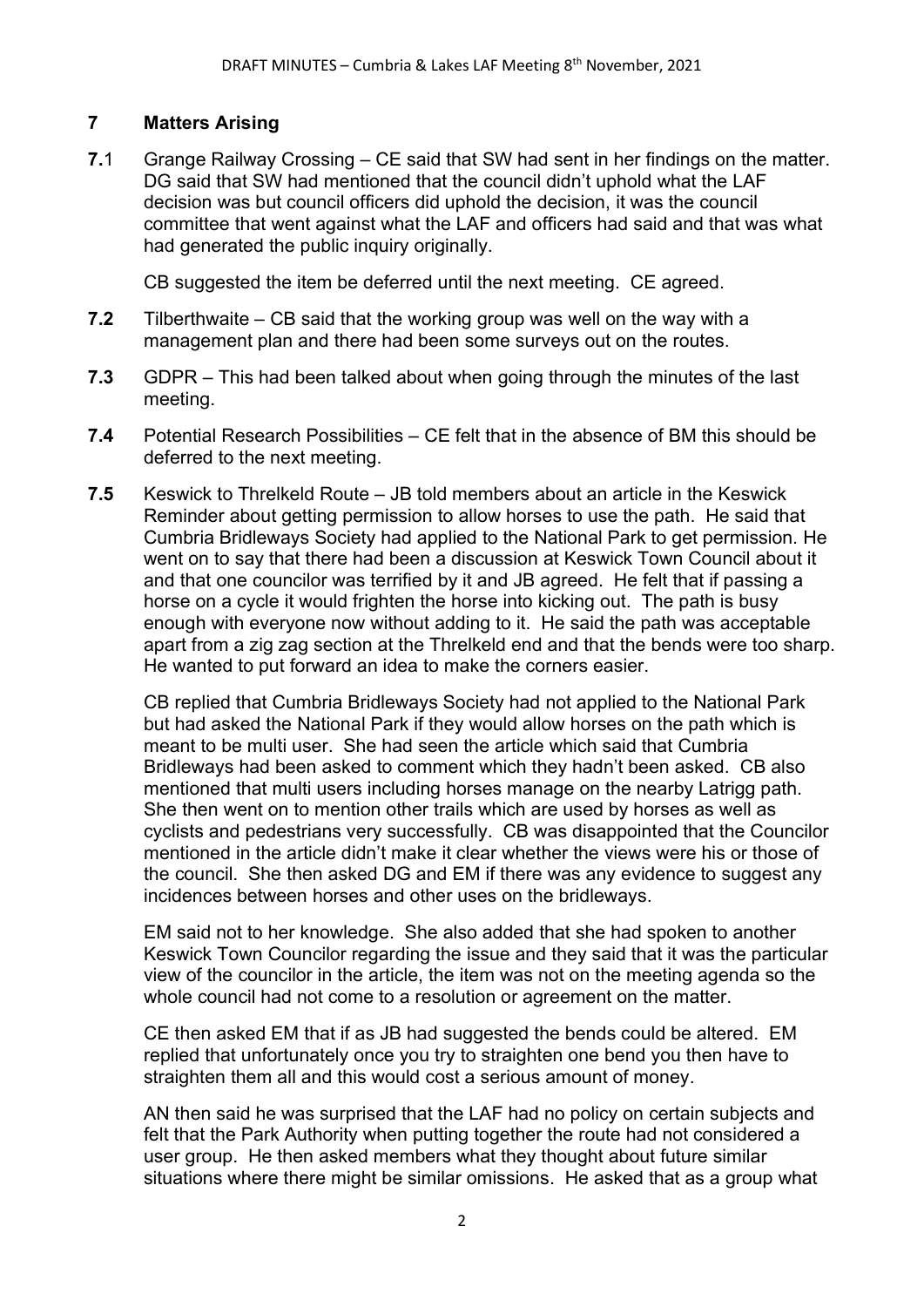were thoughts on the omission and what should happen now – what was the policy on this?

 CE said that a statement had been made by the LAF that it was regrettable that the forum had not been actively contacted on the matter in the beginning.

 MM added that if horses had been allowed on the route prior to the improvements being carried out it may well have been raised as an issue if horses were then going to be excluded, but horses had never been permitted on that route. He then went on in support of JB in that he felt the majority of local people using that route are extremely concerned if horses are allowed to use it because of the narrow track and smooth surface.

 CB then said that when the path had been washed away and the Highways Authority gave £7.9 million to mend the path, the information put out by HE was that this money was put out there to take vulnerable users off the A66 and it actually said in black and white that was walkers, cyclists and horse riders. Somewhere between that being put out publicly and the money being accepted to do the path, horse riders disappeared off the public information.

 She went on that the point AN was making regarding consultation was that normally consultations go out to stake holders and then the LAF would have had an input but this was handled differently in that there were online surveys and drop in centres. She felt that AN point about contacting the authority and saying that in the future could we be involved was a valid suggestion.

 CE felt this was a valid point and felt the LAF should have been contacted. He then asked CB if Cumbria Bridleways would be taking the issue forward and she replied that there had been a meeting between them and the ranger and the NP and once they had been out and looked at the tunnels etc. they would make a decision.

 JC said that he agreed with AN that as a LAF we are representing user groups, landowners and environmentalists and that if a user group was being denied then as a group we should have a policy to represent them. He also said that the route was incredibly busy at certain times of the day and he would be concerned to see horses then, however, he didn't see a problem with horses as there were so few of them in relation to the number of people.

 JB stated that when he cycled the path this morning it was covered in leaves and felt it would be quite unsafe for walkers. He also wondered whether white lines could be put down the middle to encourage people to stay on their own side.

 EM said that there would be a leaf sweeper going down the path within the next fortnight and regarding the consultation she didn't think it was fair to say that the LAF hadn't been consulted as they had had a site visit when the plans were proposed, there were a number of public meetings that the LAF would have been invited to and there was an online survey. She apologized if they hadn't been approached formally.

 CE said they hadn't been approached formally and felt that was a chronic oversight on behalf of the authority.

EM said she felt it had been presumed that the site visit was the consultation.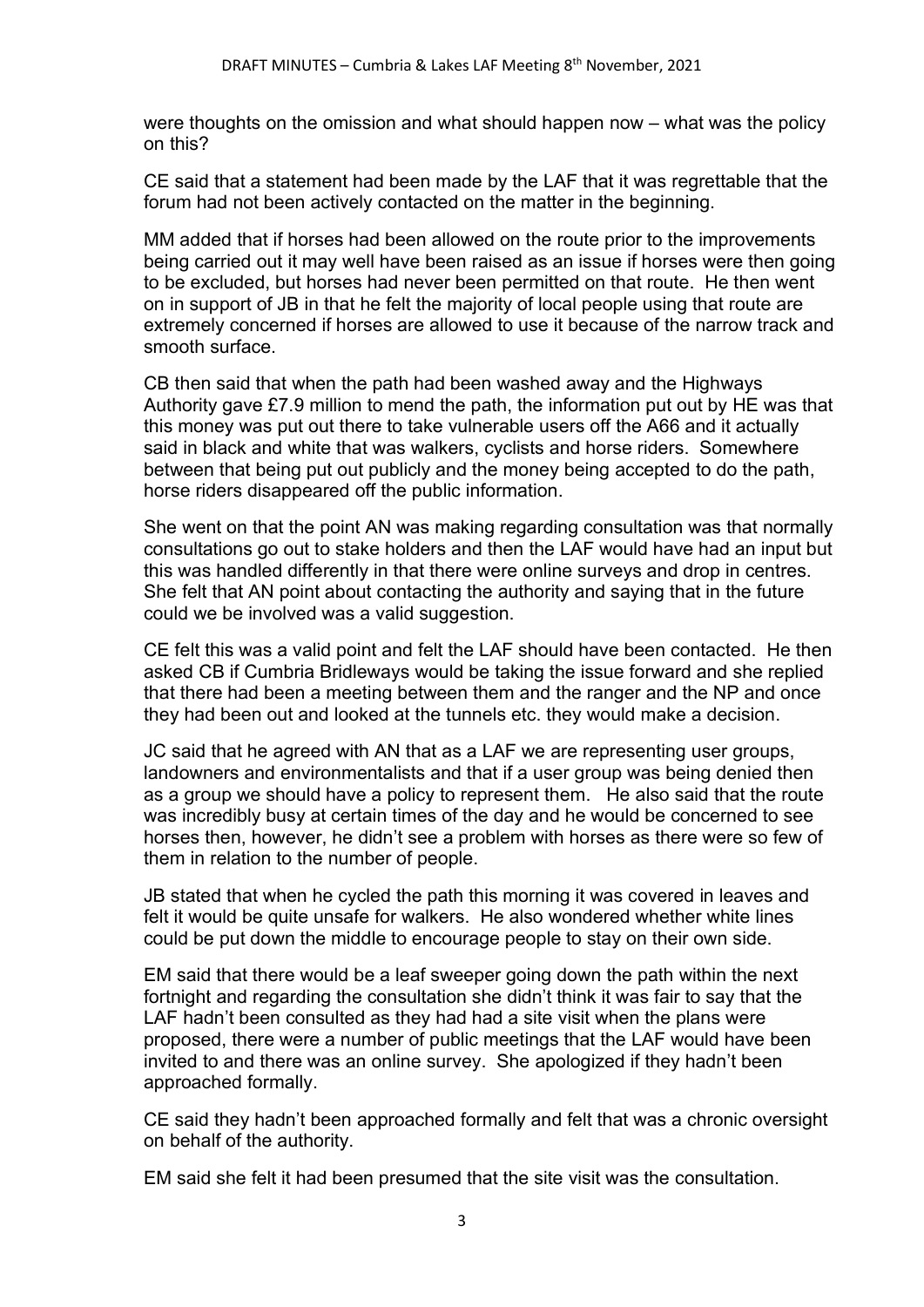DG then said that as this was not a designated PROW that was probably why the LAF had been overlooked.

AN then asked should the issue be discussed at the LAF if it wasn't a PROW.

 CE said that was a very good point and that because the Highways Authority had put a lot of money towards the path it had become de facto a PROW.

 MM asked EM about leaf removal and wondered if there was regular litter removal to which she replied there was and there were bins at the end of the route.

 MM said he goes with a litter picking group round the lake and they did the path for the first time but saw very little litter. EM thanked him for that and for the positive feedback on the path.

 CE thanked everyone for their comments. AN then said if asked what is the LAF's response to whether horses should be allowed on the route and CE replied that if it's a permissive route then yes they can have individual views but not as a group.

 AN then asked that if in the future we should be discussing matters like this if we can't do anything about it as a group.

 CE said he took AN point and perhaps we should stick to PROW and if it's permissive we should just comment.

#### 7.6 Fix the Fells

CE said that EM had covered this a little earlier and asked if anyone wanted to add anything.

JB said just what a good job they do.

## 8. LAF Work Programme

8.1 Recommendation for a CAJLAF Improvement Sub-Group – AN said there was now a list of proposals after looking at best practice nationally. They had looked at other LAF's to see how they do things and it was clear that advice and consultations are their currency. The next step was to meet with CE and run the proposals passed him and hopefully implement them for the next meeting. Basically sticking to agreed actions and accountability on those actions and that would help the group focus on what it's here for. He also said there was a chance to name some policies that we have so that if a matter arises we already know how we're going to respond to it. He mentioned that GW had circulated some papers on use of sub-groups but felt it was only fair to wait until he was back so he could explain how he sees them benefitting us. There would also be a number of tools to make JR's job easier.

CE expressed his thanks to AN, CB and GW for their work in this matter and really appreciated it and thought it would be really helpful going forward.

AN said he appreciated the comment.

CE said this would be raised again at the meeting in the New Year.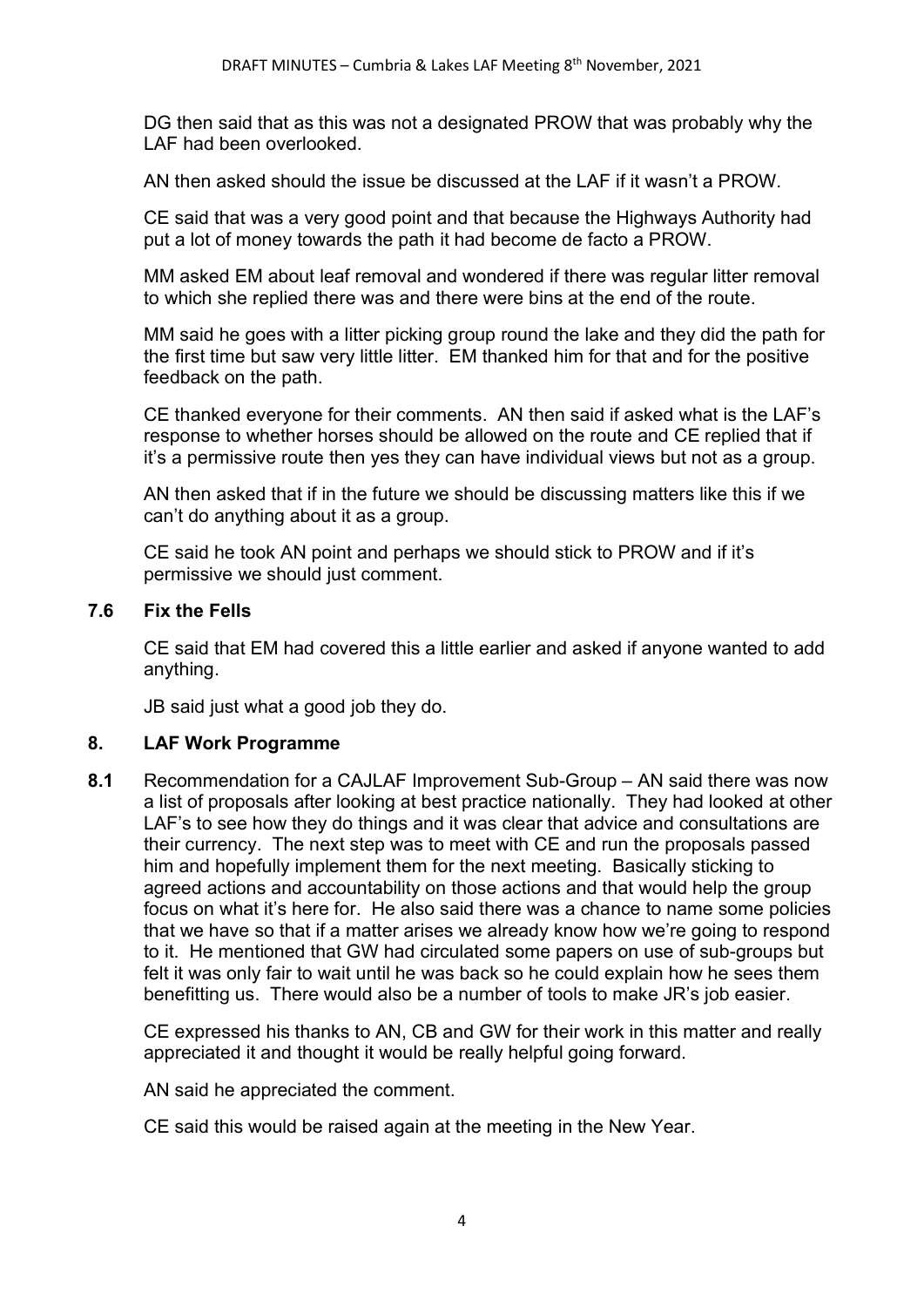## Action: Meeting to be held between sub-group and CE to go through proposals.

CE asked if everyone was happy with the proposals. JC was very supportive.

8.2 Upland Fencing – CE said that GW had circulated his papers prior to the meeting and CE thanked him for taking these forward and that this matter would continue to be on the agenda. CE said that GW had visited the island site at Armathwaite at his request and GW had met Julia Aglionby whilst there and she had mentioned the meeting between herself and CB. CB said that when GW returned she would get in touch with him about it and try and set up a meeting.

CE asked members if they were happy to approve GW report and they were.

- 8.3 Carlisle Southern Link Road DG said that the second consultations had just taken place and he was now waiting for the outcome of those consultations. CE asked for a timeframe and DG replied work should start in February, 2022.
- 8.4 A66 Improvements CE advised that the consultation expired at 11.59 p.m. on Friday  $5<sup>th</sup>$  November. JR had circulated the suggestions made by CE he had also had further thoughts helped by MM, SW and GW. The substance of their submission was that they would like to see a continuous east/west route so that non-motorised users would not have to be on the new road and would have the opportunity to use the old road where necessary. The main thrust was that if PROW had to be severed that the realignments should be as sympathetic as possible, they did not want to see any closures but the most important thing was that all non-motorised users are treated equally. The County Council had put in their submission. The other specific point was to make sure a footpath was created preferably public but if need be, permissive, from Penrith to Centre Parcs. The owners of Centre Parcs were not keen for a continuous footpath to be there as they want to keep their visitors on site. GW had suggested that the footpath be accessible for all users, pedestrians, cyclists, horse riders and users of tramper type vehicles - that submission had gone in and await the next development.

CB asked if that could be circulated and CE said he would send it to JR and she could circulate it to members.

## Action: CE to send paper to JR and JR to circulate.

8.5 Lake District National Park Partnership – CB told the group that the new management plan had been accepted by the Trustees and now the sub-groups needed to work out how they were going to deliver the actions. She said there would be a meeting before Christmas but the main thing was to get the management plan signed off.

CE asked if anyone had any questions or comments.

 EM said it was worth looking at the main strategies and that it was important that aspirations meet reality and it was down to all 25 partners including the LAF to keep on top of that.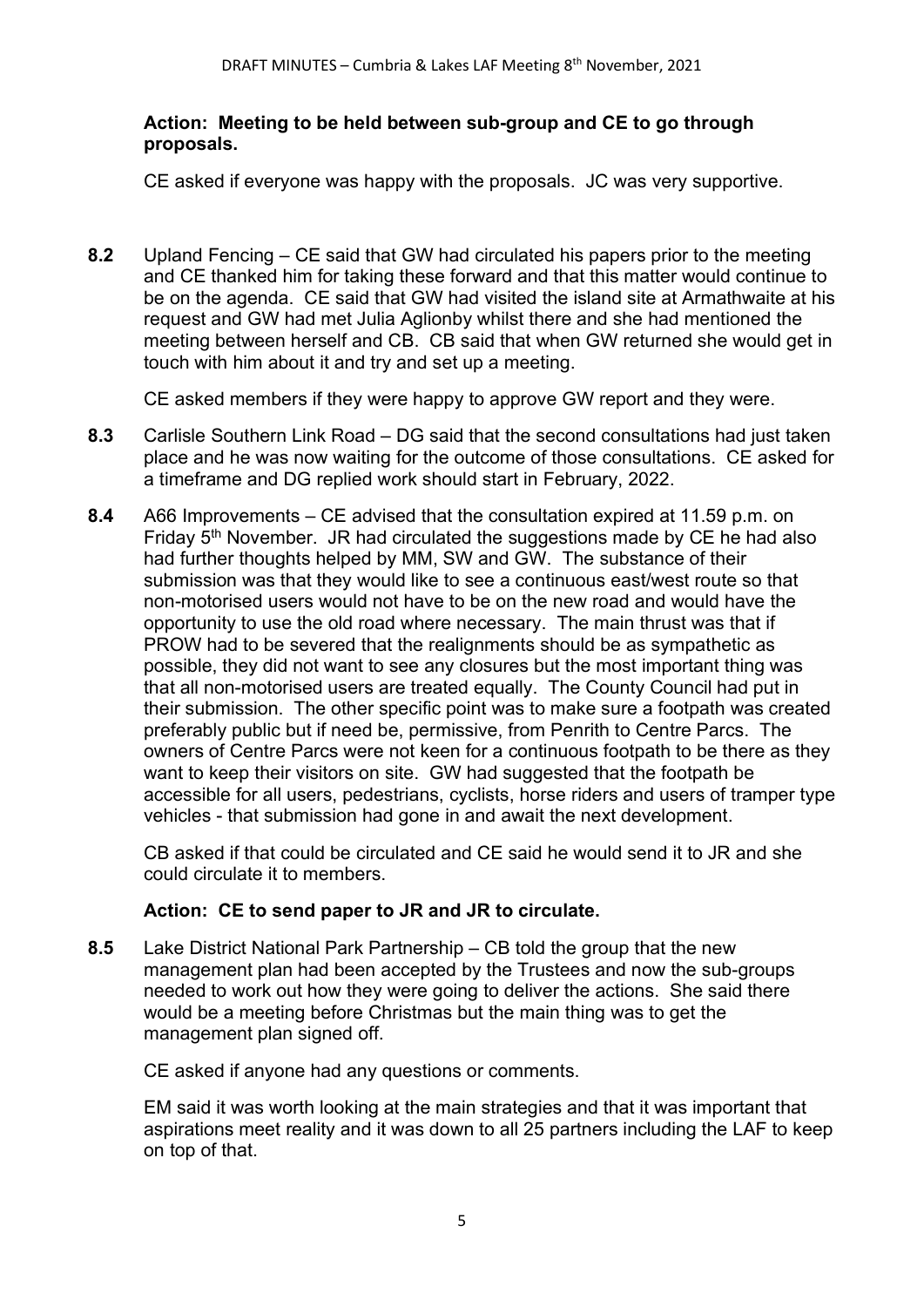8.6 Local Government Re-Organisation – DG had circulated a paper and he added that new names had now been suggested for the new authorities and they were Cumberland and the other was Westmorland & Furness. He also mentioned that the council's CEO was leaving shortly.

CE then asked DG what was meant by a shadow authority. DG said these could be put in place to structure the new managing council so that members from all the district councils and members from county council are going to set up a shadow council to create a structure on how those councils are going to be run. On 1st April all councils will be dissolved and the new council will be constructed in that way.

 CE asked if that was 2023 and DG said yes. He added that the shadow council was so they could still go out and do all consultations with the concerned people.

CE asked if there were any questions on the re-organisation.

 EM said that not to decide now but it needed bearing in mind how as a LAF we work with the two authorities and the LDNPA and will the two Cumberland, Westmorland authorities be prepared to work together as part of the LAF.

- 8.7 Water Safety CE said this had been touched on earlier.
- 8.8 Cumbria Wildfire Group CE said that there would be another meeting in a fortnight, they had already had an in person meeting four weeks ago and once the minutes were agreed he would ask JR to circulate them. Cumbria Fire & Rescue Service were running the group, financially and with manpower. They were very keen to get wildfire in the public domain and the group was on a course of education. Hopefully by next April there will be more public awareness as to what people should and shouldn't do. The Chairman of the England & Wales Wildfire Group lives in the County, Simon Thorpe and he would be attending their next meeting. CE said there was a great concentration on management plans and fire plans for the estates – this is a pan Cumbria group not just the area this access forum covers, working closely with Northumberland, County Durham and North Yorkshires rescue services. He said there was a lot of positives coming out of the group and would report further at the next LAF meeting. CE went on that he would circulate the membership of the group which encapsulates land owners, foresters, national park authority, national trust, fire service, NFU and basically anyone with interest in the uplands.

## Action: CE to send JR minutes of meeting and JR to circulate. CE also to circulate membership of group.

## 9. Members News

MM had circulated his report prior to the meeting and asked if anyone had any comments.

CE mentioned that Deer Park in Carlisle was an emotive issue with the locals.

SP said he had visited one site which was a new footpath going round the back of the old asbestos factory in Kentmere which will be up to wheelchair standard. The other was regarding the traditional annual Grisedale Rally he'd had notifications of footpath closures within the Park. He said that SW had mentioned to him whether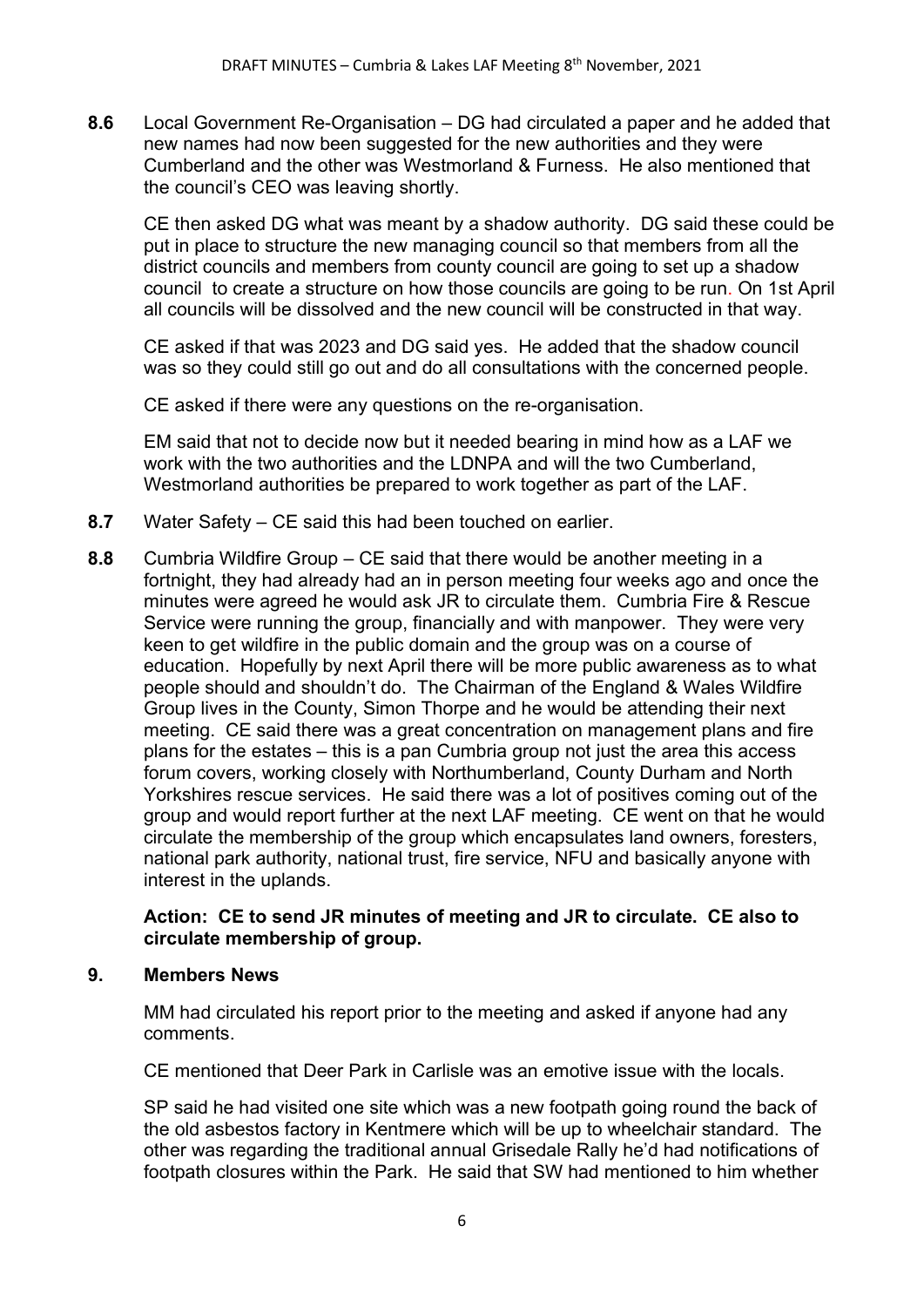this was appropriate within a National Park. SP said he had emailed Nick Thorne who wondered whether the LAF want to request the Park to do a review on whether this should take place or not.

CE asked for comments from the members.

DG said that the rally uses PROW which run on a yearly closure so they can get two events in, the Grisedale and the Malcolm Wilson stages. Permission is given by the FC who is the owner - there is a large fee which is used for reconstruction of any damage caused. So the maintenance of the track is coming from the FC which takes the money off the event. The closures are only for the days of the events. He said there was more of a problem with timber extraction than motor sport events.

SP said it was a traditional event and had been going since the 1950's. He went on that it was a long time since the NP had done a review and maybe it wasn't such a bad idea for the strategy team to be asked.

CB agreed with DG regarding timber extraction. She said there were lots of events run in the forests and maybe within the review they could look at not shutting all PROW for the event.

DG said from a personal point of view he recommended that that should be the way it's done because in other places where they had only closed the affected paths, people were going down those paths, finding they couldn't get any further but still carrying on.

CE asked the group whether the LAF should formally ask the authority to review or not. DG and CB said it could do no harm. JC said he supported a review. CE said we are not objecting we just think there should be a review and as CB said is there a need to close the whole thing and not just certain areas.

MM wanted to add on timber extraction that he believed any damage caused should be rectified at the end of the works and wondered if this could be strengthened.

SP agreed and CB said they could only ask to put the PROW back.

EM said to be careful when wording comments. She said the previous survey was round the economic impact, CB suggestion regarding closing only certain areas was a good point and she didn't feel there would be any harm in having a discussion with FC regarding this.

## Action: CE to ask the authority for a review.

SW had submitted her report prior to the meeting.

JB mentioned the development of the route around Bassenthwaite for cycling and walking. He said that round the Western side there was a good footpath between the main road and the lake but the surface and crossing could be improved. He said they should also look more at cycling within the Borrowdale valley. The other issue he wanted to raise was Newlands Beck where the path has been closed because of flooding. The bank has been eroded because tree roots were left in it and allowed it to change - it might be allowed to keep its new line and go naturally through the valley but the only problem he felt with that was that it was going to end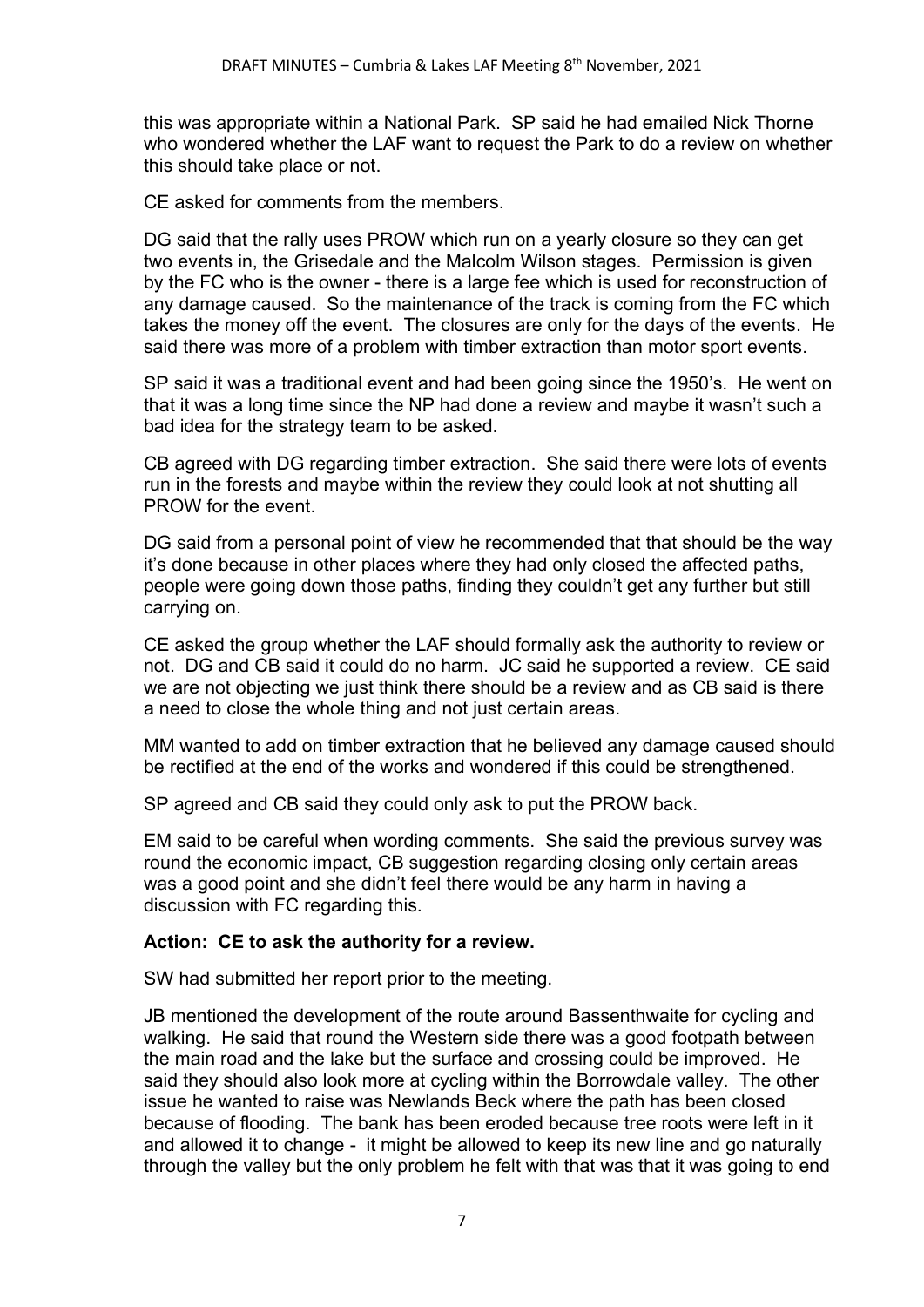up in Portinscale at the entrance to the village. The previous Thursday the bridge was closed for a number of hours, you couldn't get round by Ullock because that road had also been eroded badly. JB also wanted to mention the discussions surrounding the planning application for the car park at Portinscale. It hasn't been approved yet, there is going to be a site visit but he felt it was very important to sort out.

JC had nothing to report.

CB said she had nothing to report.

AN said that following on from the improvement group he would be coming to ask members about strategic issues they might want to bring forward, the Discovering Lost Ways. He asked if there were any issues on a national level that the LAF might want to have an opinion on. He didn't feel that he understood the LAF's position on Discovering Lost Ways issue. Do we have one? Do we need one? He said that also canoes and fishermen, there was an access issue there and do we need or have an opinion on that and what do we do with that.

CE said both those topics had been subject to discussion in the past and the Discovering Lost Ways is a Government policy. AN asked if that came to pass, as it seems it's due to, what effect would that have on our patch? How much would it cost the people that we are here to represent?

CE replied that the Discovering Lost Ways is giving the general public the opportunity to make a case if they think a right of way did exist in the past but hasn't been used for some years. AN said that in his opinion the definitive map would be closed in 2026 and after that if it's not on the definitive map then it's not a right of way. He said some other LAF's were discussing this issue and should we be.

SP said it may be useful to get someone from the Ramblers Association to come to a meeting. DG said the BHS might be better.

EM said that because in the Lake District everywhere is well walked there is good awareness and she hoped that anything that is used regularly isn't a lost way on the definitive map. She asked that if anyone in the group knew of a route that was well used and wasn't on the definitive map in the Lake District then let her know and it would be looked at. She said there were some routes that were footpaths but should be bridleways so that might be something to get on with. She felt as a general point it would be good to have more liaison with the Ramblers Association because as a group the LAF doesn't have a representative and maybe we should invite them to a meeting.

CB said that the problem with Lost Ways was it depended on people having a lot of time to be able to go to Records Offices. The BHS and CBS were working on routes but there weren't enough people. She went on that there had been a lot of time lost because of Covid as you still couldn't get into the Records Office in Carlisle as it was closed, so that should add weight to an argument for extending 2026 because of Covid.

KM had nothing to report.

## 10. Farming & Protected Landscapes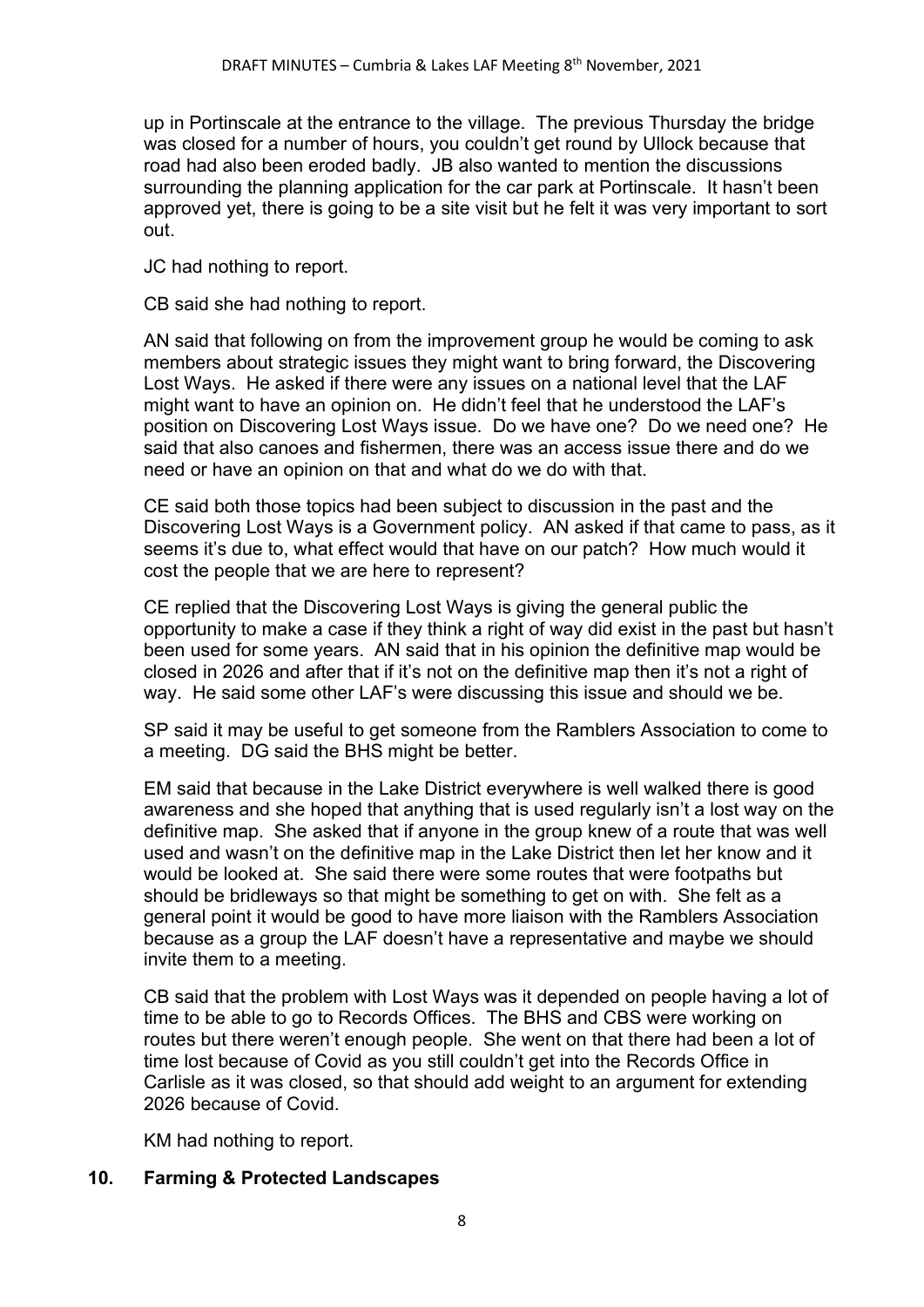EM said that a number of applications had come through and there had been a lot of interest from the farming community. So far none that have been approved have involved access improvements. There are two about to be submitted one of which includes improvement to the nature trail at Low Bridge End Farm at St. Johns in the Vale and the other is around creating a new footpath that will form part of the Penrith to Pooley Bridge walking route that is being developed. She didn't know whether the LAF as a group could push that side of things.

DG reported that there was a permissive path down the alignment of the old railway path at Hallbankgate which is something that has been put forward by the North Pennines. He was disappointed that it was a permissive path as this was public money and it ought to be a definitive path as that would link into everything else happening with the Hallbankgate hub. There was also a landowner in the same area changing his stiles for kissing gates who had put in for funding so that was backed as its good for access. With regard to the Solway, he said he had a meeting later in the week where their areas would be discussed and they hadn't had any feedback from Arnside and Silverdale with regards to what is going on with access down there.

CE thanked both DG and EM and asked if anyone had any comments or questions.

CB said that as it's called farming and protected landscapes did that encompass it all or was it two separate things to be covered.

EM said it was actually farming in protected landscapes so it is about farming but about what is different about farming within a protected landscape so it has to have that connection. There are four categories, one is people which is around access and education, one is carbon reduction, one is farm diversification and the fourth is the natural environment. They don't have to meet all of the criteria.

CB then asked if parish councils could put in the application or did it have to be the farmers and EM replied that no it didn't have to be the farmers. It doesn't have to benefit the farmer but it has to benefit the farm landscape. The LDNPA could put in an application and EM said she had looked at putting one in with regard to the country code and behavior on farm land but had to be careful that it didn't look like they were giving the money to themselves. She went on that MD is also on the assessment panel and it was unfortunate he wasn't here so get his point of view on the decision making.

Overall EM felt that the LAF could help identify projects or push to be more proactive about access projects.

CB asked if the funding ran until April and EM replied that it was nearly three years of funding and this had been the first year of which there had only really been six months. Initially more money had been given in the first year but because it was only over six months they realized it was unrealistic so have now allowed money to be moved into years two and three.

CE thanked EM

## 11. News from National & Regional Access Bodies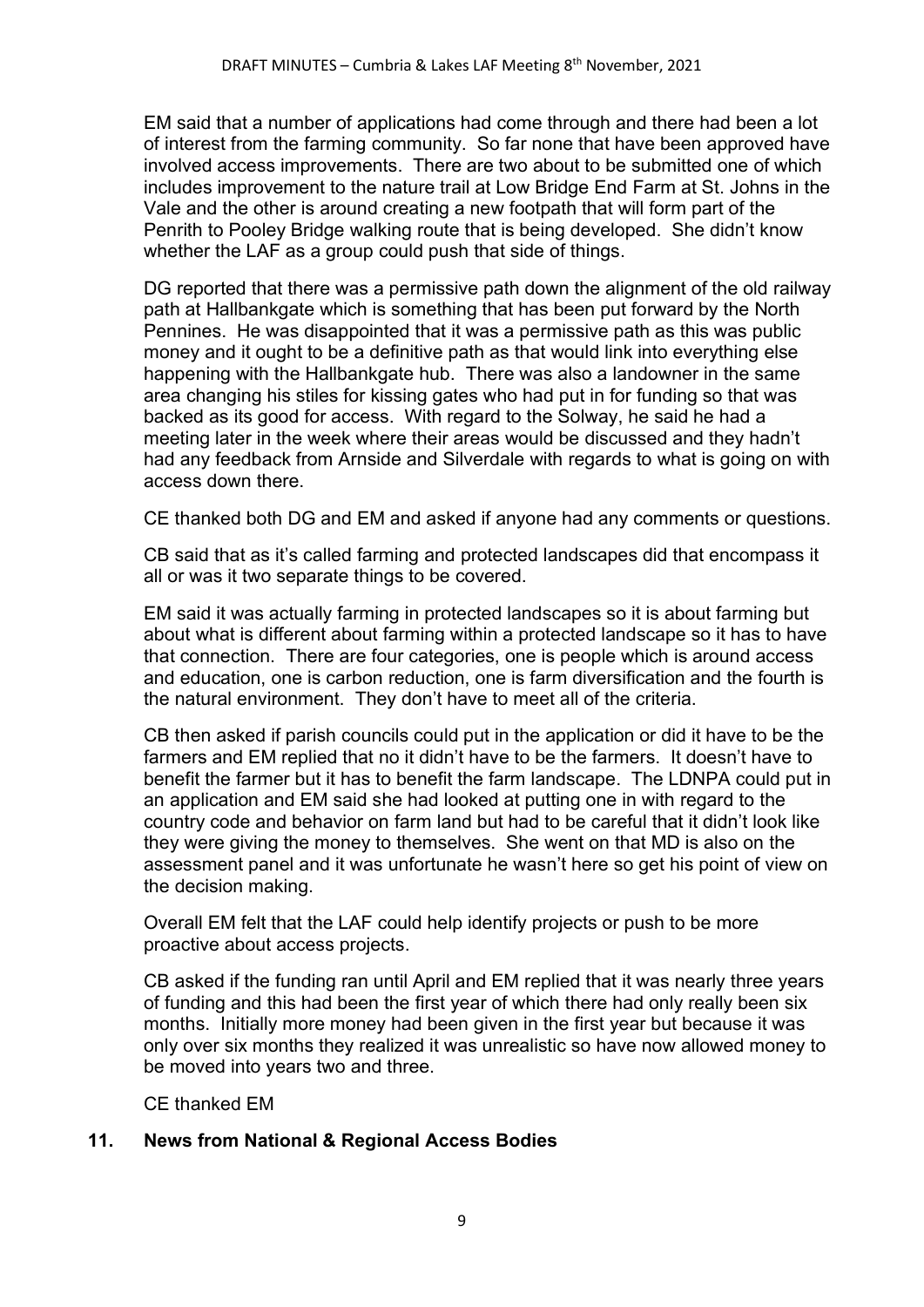CE said there was a meeting of the North West regional chairs due to take place at the end of November. Nationally he said there wasn't a national access body regrettably.

AN asked if it was possible to get a copy of the agenda for the meeting and KM said yes.

CE went on that regarding the national body, numbers had dwindled and there are very different issues facing urban LAF's as opposed to rural ones and he said that its present configuration is based entirely upon the former development agency. There had been high hopes that the Mayor of Manchester and his ambitious plans for transport whether access and PROW etc. could piggy back onto that.

KM said there was a lot happening that is good.

## Action: KM to circulate a copy of the agenda.

#### 12. Coastal Access

CE said that they had had the formal opening of stretch two at St. Bees in September. MD had made a presentation on behalf of pressing the case for BME, for greater inclusion in the way things are run and to encourage people in the BME communities to feel more engaged with walking, access and recreation. He also mentioned a wonderful lady from Yorkshire who was disabled but was not stopped from going anywhere. She showed them photos of her 4 wheel drive tramper which she can take almost everywhere.

 CB said that part of MD being on the LAF was to introduce inclusivity and maybe he should give a presentation to the group at a later meeting. EM agreed this would be useful.

## Action: MD to report to the group on inclusivity at a later meeting.

DG said that on the paper he had circulated they now had the green light to do some of the Gretna sections, Anthorn to Abbeytown was still a no go area as they were having trouble with the landowner access there and also at Grune Point. There were also another three landowners that had got together and were proving difficult so Gerry was in the process of finding what powers of entry he's got to get on the land and look to where the path has got to be. At the moment they don't want it on the land or the road because it creates an area of open access. That's where the feedback from the Secretary of State comes in to see if there is another alignment, well there are two and they've asked us to look for a third so Gerry needs to go back to see where there could be another alignment.

 DG went on that on the positive side the Gretna to Anthorn and Abbeytown to Allonby sections should be starting soon. Hopefully by Christmas and along with the work on stretch five to get down to Greenroad station.

CE asked if there were any comments for DG, there were none.

## 13. Updates from the Authorities

EM and DG had circulated their reports prior to the meeting. EM wanted to update and said that JB was right to raise Newlands Beck as that was a live issue for the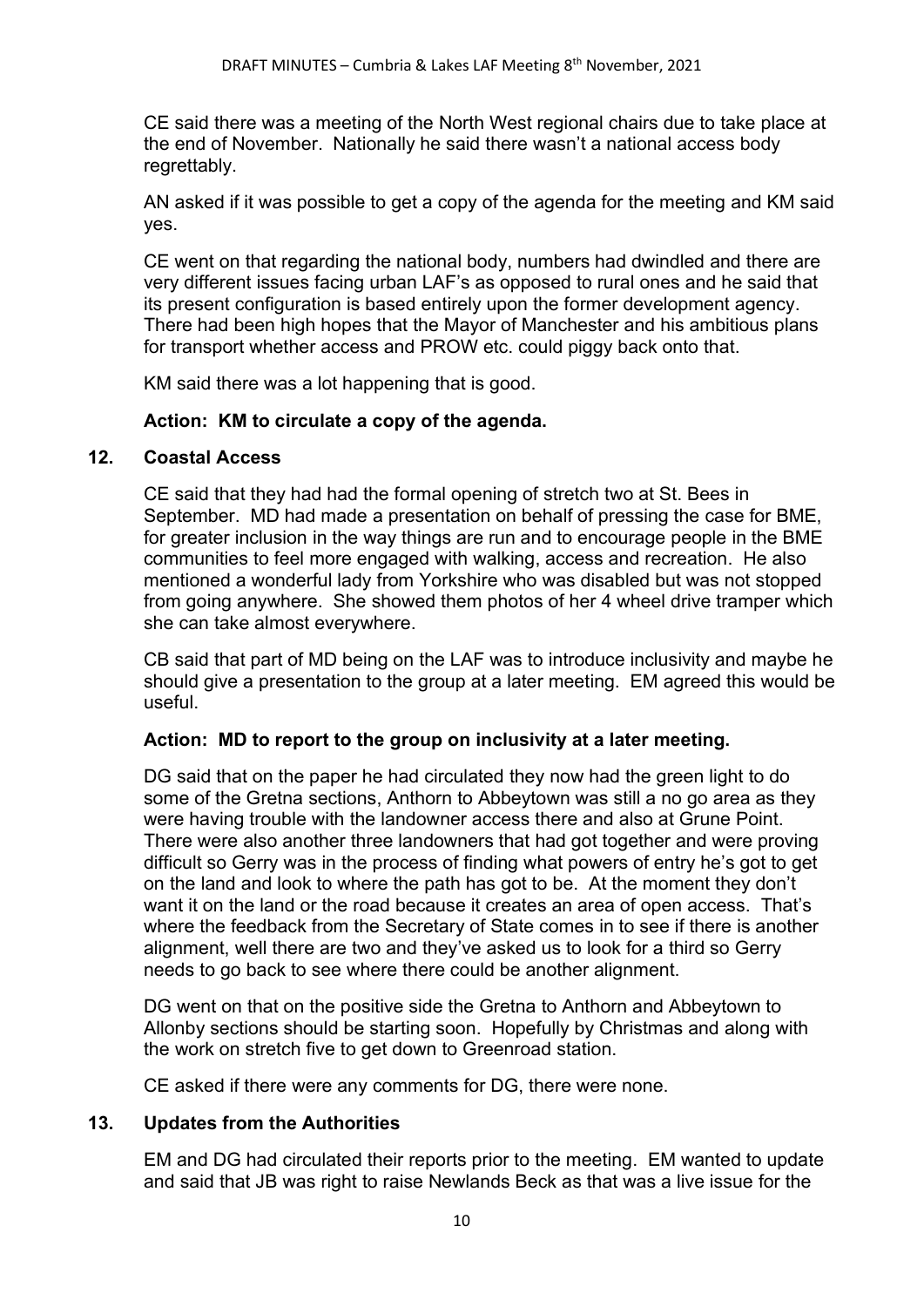LDNPA and the community – a year ago the river eroded the bank which had the right of way on top of it and those involved in this area know you can't just divert the right of way around that without the landowners permission which hadn't been forthcoming. It's only getting worse and so they applied to the EA at the time to remove the blockage within the river that was causing but they didn't give that permission nor are they prepared to rebuild the banks. It may mean having to renaturalise the river but that would have to be done carefully and properly as it would also have impact on other infrastructure and on the farmland itself. That is a big future project being discussed with the Rivers Trust and the landowner. In the interim the authority was looking at what remedial measures they could do to reopen the path as a public footpath. It was a miles without stiles route but unfortunately they can't envisage it being brought back to that standard. The TRO emergency closure ends at the end of December so it could be back open by the start of January, but this is only if it is safe to do so. EM said she would report back that it had been raised at today's meeting.

 JC mentioned a miles without stiles footpath at Little Braithwaite bridge that used to go through a farmyard, there was a permissive path however the signpost has been moved so the footpath sign avoid the farmyard and points people to the permissive path which now makes that non-accessible as a miles without stiles route.

EM said she was not aware of that and that would need to be looked at.

## Action: EM to report this matter to the ranger dealing with miles without stiles.

EM then went on to say that Borrowdale and Derwentwater was very live at the moment. There was some funding for it and they were looking to apply for some more. They had been held back by staff capacity but there was now a northern area ranger in place so hopefully they could make a start on that. She suggested that maybe at the next LAF meeting there could be a site visit to look at the routes they were looking at for that. They were currently looking at the western side of Derwentwater not all the way around.

AN wanted to reiterate that this was the third meeting where the route that is on the table had been mentioned. It is really steep and will put a lot of family users off, even if its resurfaced.

EM said they needed to bear in mind the sensitivities locally and this is why she felt it was important to have a site visit. She said they would also be looking at creating it as a bridleway as well as for

cyclists and pedestrians.

With regard to Bassenthwaite Lake EM said that it had stalled. She said they were working with HE who seemed to have put it on a back burner as they didn't seem to have as much money as they used to have. However, if the LAF would like to see this progress to a point then she thought it would be a good idea if the LAF wrote to HE to ask them to progress it.

AN said that someone had suggested at a previous meeting to get the various user groups to write in support of a route which he had done some work on but would have to have another look at. He had got in touch with Cycling UK who told him